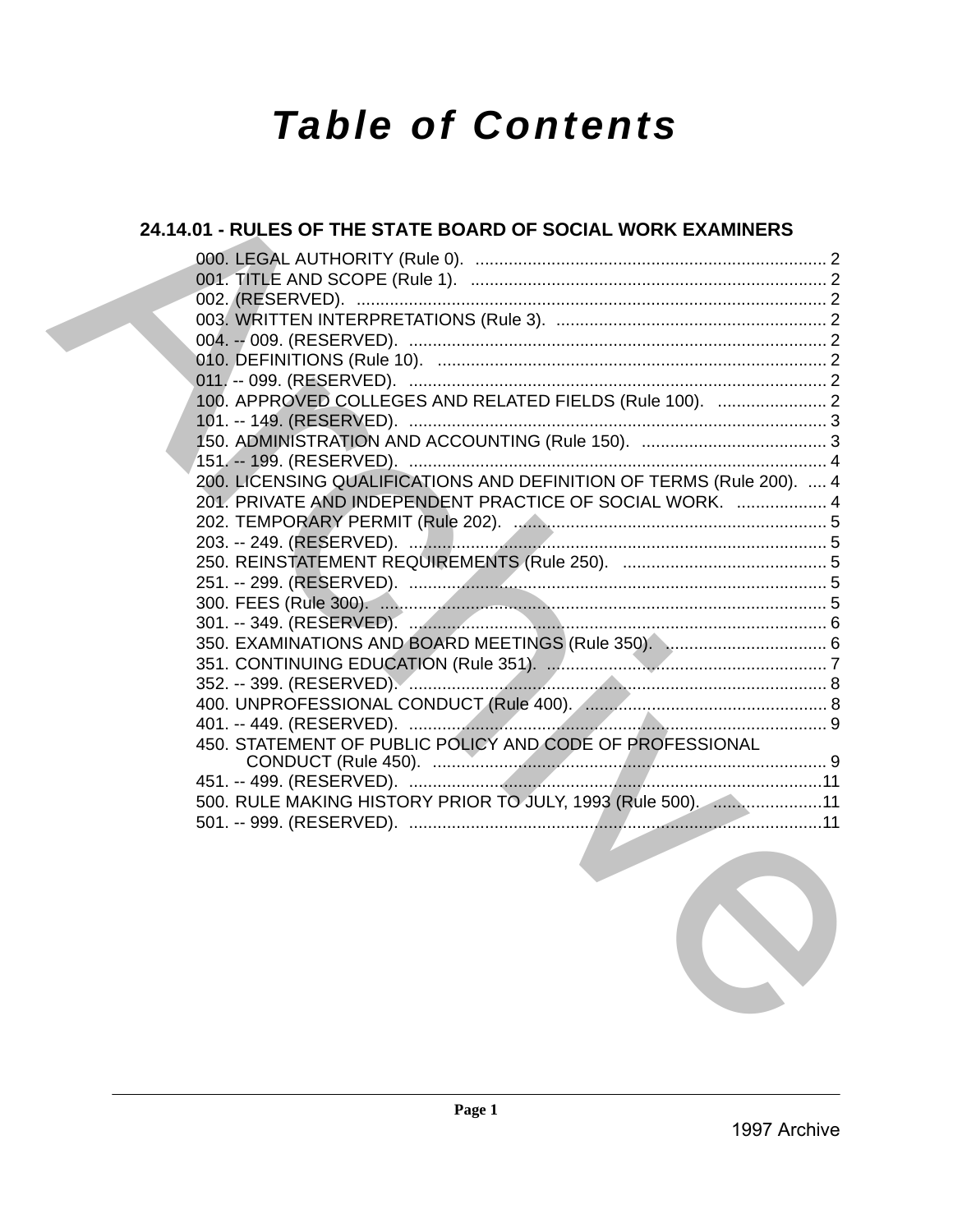

# **24.14.01 - RULES OF THE STATE BOARD OF SOCIAL WORK EXAMINERS**

#### <span id="page-1-1"></span>**000. LEGAL AUTHORITY (Rule 0).**

These rules are hereby prescribed and established pursuant to the authority vested in the State Board of Social Work Examiners by the provisions of Section 54-3204, Idaho Code. (7-1-93)

#### <span id="page-1-2"></span>**001. TITLE AND SCOPE (Rule 1).**

These rules shall be cited as IDAPA 24, Title 14, Chapter 01, "Rules of the State Board of Social Work Examiners." (7-1-93)

# <span id="page-1-3"></span>**002. (RESERVED).**

### <span id="page-1-4"></span>**003. WRITTEN INTERPRETATIONS (Rule 3).**

The board may have written statements which pertain to the interpretation of the rules of this chapter. Such interpretations, if any, are available for public inspection and copying at cost in the main office of the Bureau of Occupational Licenses.

#### <span id="page-1-5"></span>**004. -- 009. (RESERVED).**

- <span id="page-1-6"></span>**010. DEFINITIONS (Rule 10).**
	- 01. Board. The State Board of Social Work Examiners as prescribed in Section 54-3202, Idaho Code. (7-1-93)

# <span id="page-1-7"></span>**011. -- 099. (RESERVED).**

# <span id="page-1-8"></span>**100. APPROVED COLLEGES AND RELATED FIELDS (Rule 100).**

Social work and social work practice is a professional discipline requiring specialized knowledge and training.  $(7-1-93)$ 

01. College or University Approved by the Board. "College or university approved by the board" is any school of social work accredited or in candidate status for accreditation by the Council of Social Work Education.

(5-24-95)

02. College or University Approved by the Board. "College or university approved by the board" is any college or university accredited by the Northwest Association of Secondary and Higher Schools or any similar accrediting body. (7-1-93) accrediting body.

03. Related Fields. "Or related fields" is defined as a baccalaureate degree that includes twenty-four (24) semester credit hours of courses in which the content is consistent with that recommended as basic to social work training by the Council on Social Work Education. Twelve (12) of the twenty-four (24) hours shall be taught by a social worker with a graduated degree from an accredited school of social work. The basic content areas to be required shall include: (7-1-93) required shall include:

<span id="page-1-0"></span>a. Social work practice is to include a methods content of a minimum of three (3) hours; and social work internship in minimum of six (6) hours. The methods course(s) are to be taught and the internship is to be supervised by a faculty member with a graduate degree from an accredited school of social work. The program providing the practice content and internship experience must be able to demonstrate how the internship is developed and monitored to assure that internship students demonstrate application of the knowledge, values and skills taught within the required basic content areas. within the required basic content areas. **24.14.6)** - **RULES OF THE STATE BOARD OF SOCIAL WORK EXAMINERS**<br>
1998. **LINESE AT THORPHY (Reds)**<br> **Exaction** by the provision of Statistical parameter the nuclearly vested in the State Board of Social West<br> **Exaction** b

b. Social welfare policy and services shall include social welfare historical development, current policies and services. (7-1-93)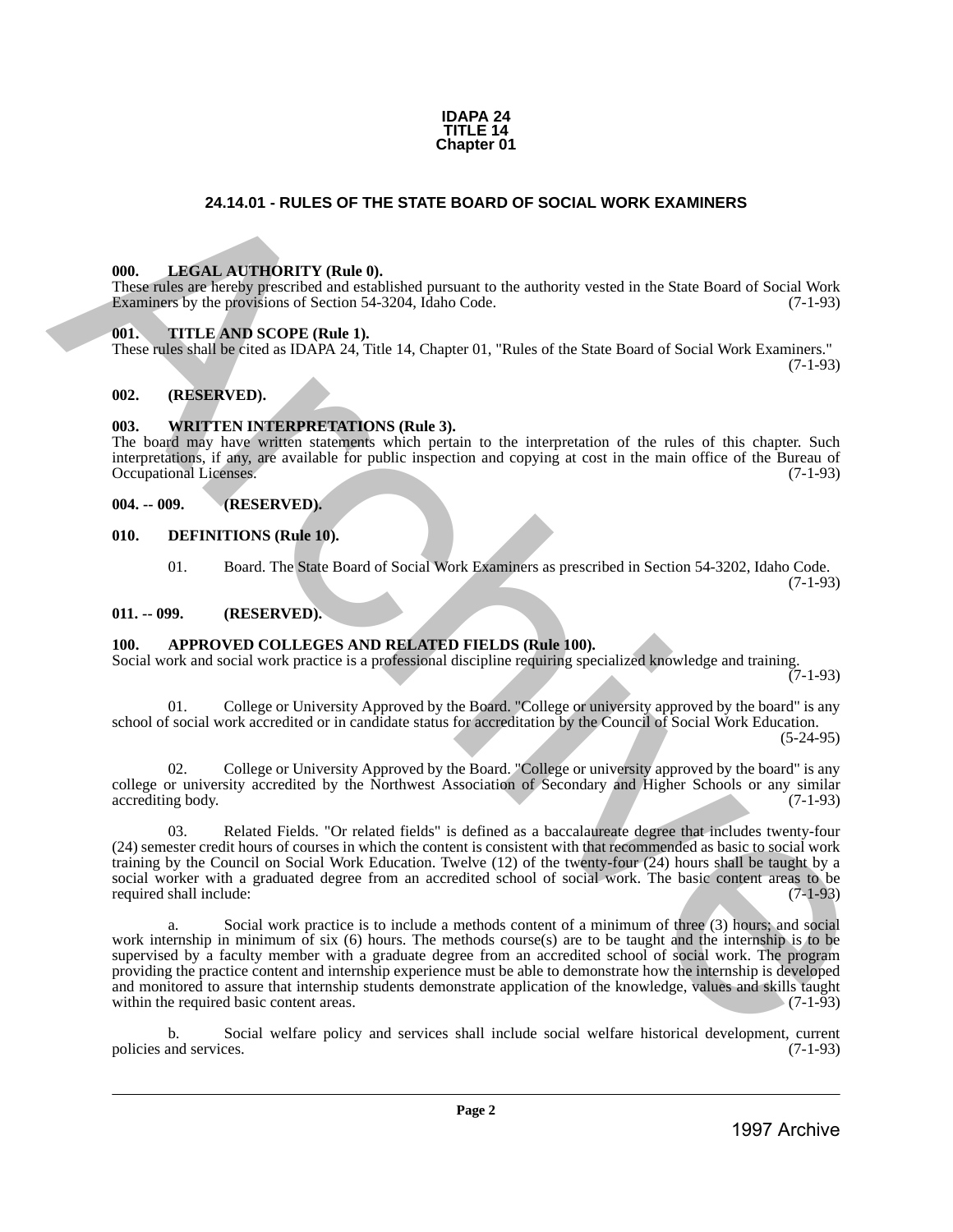#### *IDAHO ADMINISTRATIVE CODE IDAPA 24.14.01 Bureau of Occupational Licenses*

c. Human behavior and social environment shall include human behavior in the social environment, with demonstrated content representing five (5) human systems: individual, family, group, organization and community. (7-1-93) community. (7-1-93)

d. Social research shall include social statistics and research methods. (7-1-93)

e. Course content and curriculum preparing students for practice will be evaluated by board review of nd program description provided by the college or university. (7-1-93) course and program description provided by the college or university.

Related Fields. "Or related fields" is defined as a baccalaureate degree that includes thirty-six (36) semester credit hours with a grade of "C" or above in each course, in which the content is consistent with that recommended as minimal to social work training by the Council on Social Work Education. Eighteen (18) of the thirty-six (36) semester credit hours shall be taught by a social worker with a graduate degree from an accredited school of social work. The basic content areas to be required shall include: (7-1-96) school of social work. The basic content areas to be required shall include:

a. Social work practice is to include a methods content of a minimum of six (6) semester credit hours; and a social work practicum with a minimum of nine (9) semester credit hours. The methods courses are to be taken previous to participation in practicum and are to be taught by a faculty member with a graduate degree (MSW) from an accredited school of social work. The practicum is to be supervised by a faculty member who has a graduate degree (MSW) from an accredited school of social work. The on-site supervisor is to be a licensed social worker. Both the methods courses and the practicum must have been completed within the past five (5) years (date computed from time of application). The program providing the practice content and internship experience is developed and monitored to assure that internship students demonstrate application of the knowledge, values and skills taught within the required basic content areas. (7-1-96) the required basic content areas. with consistent and the same of the same of the same of the same of the same of the same of the same of the same of the same of the same of the same of the same of the same of the same of the same of the same of the same

b. Social welfare policy and services shall include current policies and services, and shall be taught by member with a graduate degree in social work. (7-1-96) a faculty member with a graduate degree in social work.

Human behavior and social environment shall include human behavior in the social environment with demonstrated content representing five (5) human systems: individual, family, group, organization and community. (7-1-96)  $\epsilon$  (7-1-96) (7-1-96)

d. Social research shall include social statistics and research methods. (7-1-96)

e. Ethics shall include any three (3) credit course from a "college or university approved by the board" which includes the word "ethics" in the course title.

f. Cultural diversity shall include a three (3) credit course from a "college or university approved by  $1$ " which includes content specific to ethnic minority group(s).  $(7-1-96)$ the board" which includes content specific to ethnic minority group(s).

g. Course content and curriculum preparing students for practice will be evaluated by board review of course and program description provided by the college or university. (7-1-96)

# <span id="page-2-0"></span>**101. -- 149. (RESERVED).**

# <span id="page-2-1"></span>**150. ADMINISTRATION AND ACCOUNTING (Rule 150).**

The disposition of receipts and expenses for administering the terms and provisions of this Act shall be duly appropriated in the following manner: (7-1-93)

01. Board Shall Contract with The Bureau of Occupational Licenses. The board shall contract with the Bureau of Occupational Licenses for administrative and clerical responsibilities, for appropriation and accountability of all fees obtained under the terms and provisions of this Act, for issuing licenses to qualified applicants upon approval by the board and for any other duties so prescribed by the contract. approval by the board and for any other duties so prescribed by the contract.

02. Reimbursement of Board Members. Board members shall not be reimbursed for time spent while engaged in the functions of the board, but shall be entitled to reimbursement for actual expenses incurred as long as such expenses are deemed necessary and prudent. (7-1-93) such expenses are deemed necessary and prudent.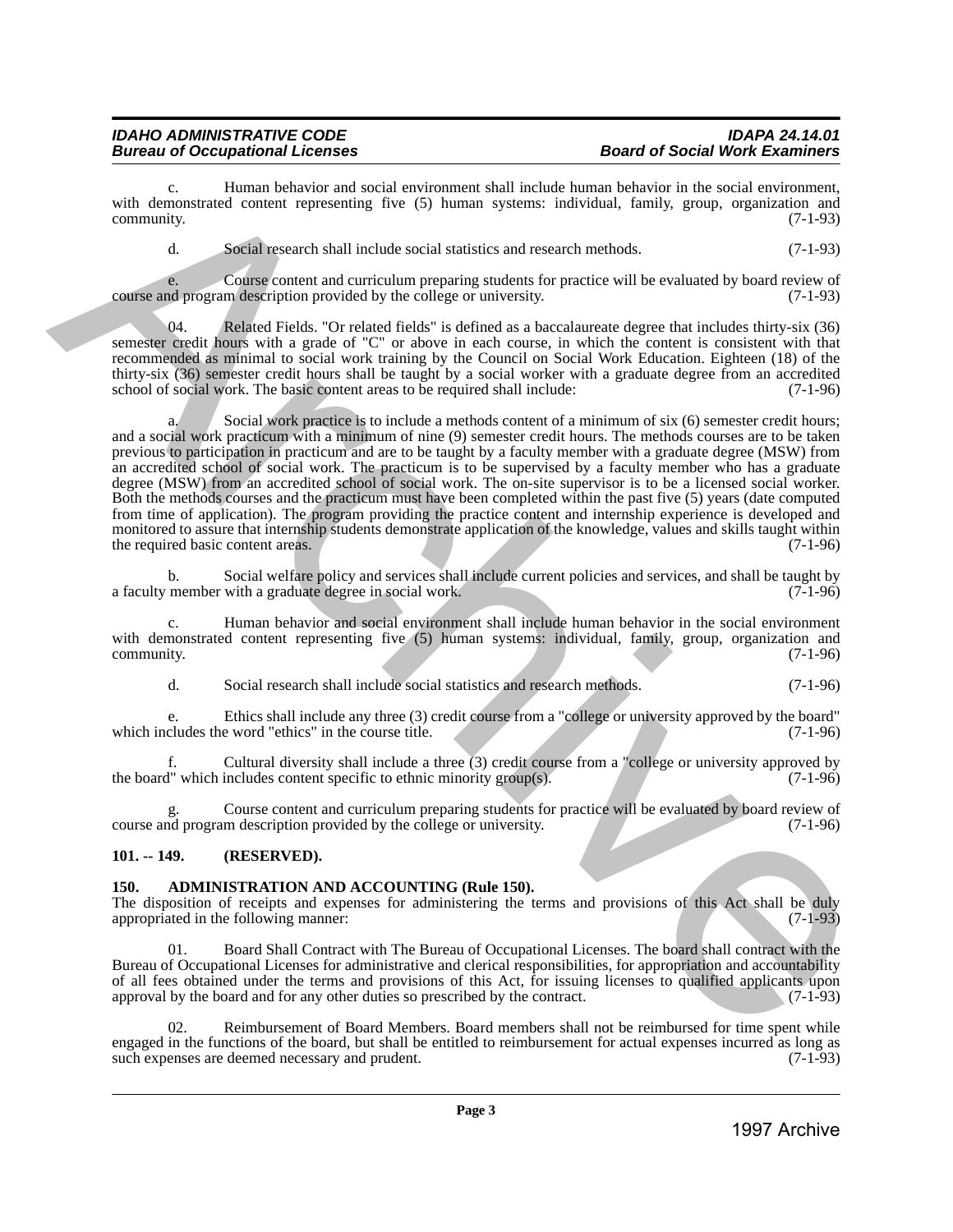#### <span id="page-3-0"></span>**151. -- 199. (RESERVED).**

#### <span id="page-3-1"></span>**200. LICENSING QUALIFICATIONS AND DEFINITION OF TERMS (Rule 200).**

All applicants for licensing under the Social Work Licensing Act must meet the minimum qualifications as set forth by this act. (7-1-93) by this act.  $(7-1-93)$ 

Good Moral Character. "Good moral character" is defined by the board as that behavior exhibited on the part of a qualified applicant which is in conformity with Rule H, the Social Work Code of Professional Conduct and within the limits of state law. (7-1-93)

Application for Licensure. Application for licensure must be made to the Board of Social Work ms provided by the Bureau of Occupational Licenses. (7-1-93) Examiners on forms provided by the Bureau of Occupational Licenses.

03. Educational Requirements. Educational requirements must be verified by submission of official ts. (7-1-93) transcripts. (7-1-93)

#### <span id="page-3-2"></span>**201. PRIVATE AND INDEPENDENT PRACTICE OF SOCIAL WORK.**

01. Private and Independent Practice of Social Work. "Private and independent practice of social work" is defined as that practice in which an individual who, wholly or in part, practices social work autonomously, with responsibility for his own practice and sets up his own contractual conditions of payment with client, agency or institution. institution. (7-1-93)

a. "Under appropriate supervision" is interpreted to mean that type of consultative-teaching supervision which is directed toward enhancement and improvement of the individual's social work values, knowledge, methods and techniques. Supervision shall come from a qualified and experienced professional working in the same area of practice. The supervisor must hold an appropriate license for his/her discipline. Supervision must occur on a regular and on-going basis, consisting of a minimum of one hundred hours (100) hours. Ratio of supervisor/supervises shall not exceed two (2) social workers to one (1) supervisor. (7-1-97) supervisor/supervisee shall not exceed two  $(2)$  social workers to one  $(1)$  supervisor.

02. Private and Independent Practice of Clinical Social Work. Private and independent practice of clinical social work is the professional application of social work theory and methods to the treatment and prevention of psychosocial dysfunction, disability or impairment, including emotional and mental disorders. It is based on knowledge and theory of psychosocial development, behavior, psychopathology, motivation, interpersonal relationships, environmental stress, social systems, and cultural diversity, with particular attention to person-inenvironment. It shares with all social work practice the goal of enhancement and maintenance of psychosocial functioning of individuals, families, and small groups. (7-1-93) functioning of individuals, families, and small groups.

a. Clinical social work encompasses interventions directed to interpersonal interactions, intrapsychic dynamics, and life-support and management issues. It includes but is not limited to individual, couples, family and group psychotherapy. Clinical social work services consist of assessment, treatment and evaluation. (7-1-9 group psychotherapy. Clinical social work services consist of assessment, treatment and evaluation.

b. "Under appropriate supervision" shall be defined to mean that type of consultative-teaching supervision aimed at enhancing the professional development of supervisees in providing services which focus upon the evaluation and treatment of emotional disorders and mental illness as related to the total health of the individual, and on helping with problems of living and activities designed to stimulate growth and development. Supervision shall come from a licensed clinical social worker, licensed psychologist or a person licensed to practice medicine and surgery who practices in the area of psychiatry, working in the same area of practice. Supervision must occur on a regular and on-going basis, consisting of a minimum of one hundred (100) hours equally distributed throughout the qualifying period. Ratio of supervisor/supervisee shall not exceed two (2) social workers to one (1) supervisor. 151. – 199. (RESERVED, 2000 IDENTIFYTHON OF TERMS (Role 200).<br>
2000. LICENSING QUALIFICATIONS AND DEPINTHON OF TERMS (Role 200).<br>
2016 IDENTIFYTHON CONTENT (ROLE OF OCUMENTATION CONTENT (ROLE OF OCUMENTATION CONTENT (PASS

 $(7-1-97)$ 

03. Employment of a Social Worker. A social worker employed directly by a physician, psychologist or other social worker, or by a public or private agency, institution, hospital, nursing home, rehabilitation center, or any similar facility, is not to be considered within the definition of a private practitioner. Furthermore, a social worker who contracts with an agency or institution that assumes full responsibility for and supervision of services provided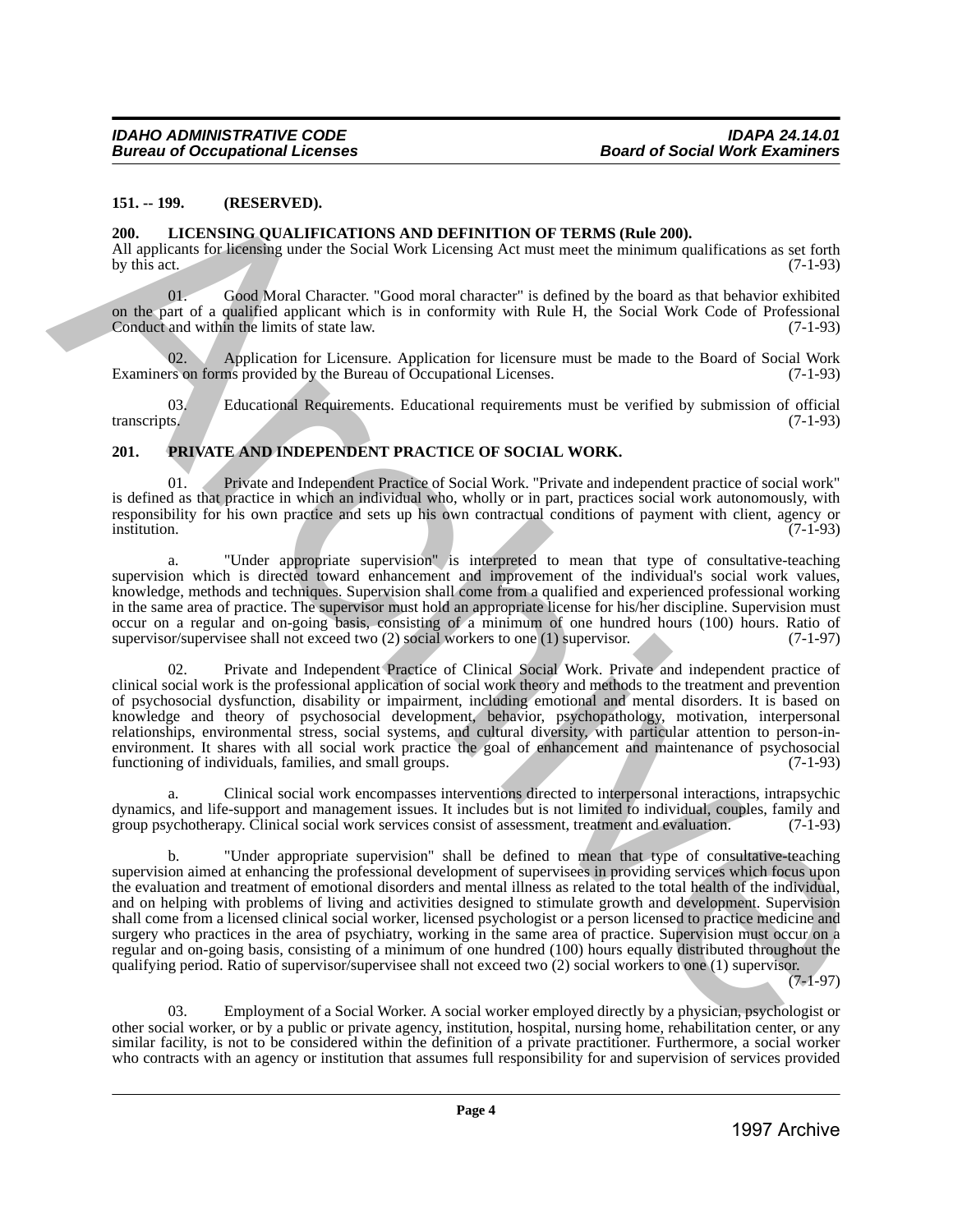#### *IDAHO ADMINISTRATIVE CODE IDAPA 24.14.01 Bureau of Occupational Licenses*

to clients is not considered to be a private practitioner. (7-1-93)

 04. Post Graduate Experience. "Two (2) years of post graduate experience" refers to full time social work experience gained after completion of the educational requirements and receipt of a Master of Social Work degree. A total of three thousand (3,000) part and/or full time hours of social work experience accumulated in not less than two (2) years maybe substituted for the two (2) years full time requirement. (7-1-93)

Appropriate Supervision. "Under appropriate supervision" is interpreted to mean that type of consultative-teaching supervision which is directed toward enhancement and improvement of the individual's social work values, knowledge, methods and techniques. Supervision shall come from a qualified and experienced professional working in the same area of practice. The supervisor must hold an appropriate license for his discipline.<br>Supervision must occur on a regular and on-going basis. (7-1-93) Supervision must occur on a regular and on-going basis. Is the considered by the period point of period point of the state of the considered by  $G = 390$ <br>
Note that the considered by the considered by the considered by the considered by the considered by the considered by the

06. Application for Certification for Private and Independent Practice. Application for certification for private and independent practice must be made to the Board of Social Work Examiners on forms provided by the Bureau of Occupational Licenses. (7-1-93) Bureau of Occupational Licenses.

### <span id="page-4-0"></span>**202. TEMPORARY PERMIT (Rule 202).**

The Chief of the Bureau of Occupational Licenses, acting in behalf of the Idaho Board of Social Work Examiners, may issue a permit to temporarily practice as a social worker or as a certified social worker, to an individual who makes application on forms provided by the Bureau of Occupational Licenses, pays the required fee and who has filed a complete application and payed the required fees for licensure, when the Chief has determined the applicant is eligible for licensure upon approval by the board or successful passage of the examination required by the board.

(7-1-93)

01. Validity of Permit. A temporary permit shall be valid only until the board takes action on the application for licensure or until the applicant is called by the board for examination and the results of the examination are made known.  $(7-1-93)$ examination are made known.

02. Eligibility to Receive Permit. An applicant is not eligible to receive a temporary permit when the thas previously had a permit or when the applicant has failed the examination for licensure. (7-1-93) applicant has previously had a permit or when the applicant has failed the examination for licensure.

Supervision While on a Permit. A permit holder must at all times in the practice of social work be under the supervision and responsible to a licensed social worker who has accepted this responsibility as a condition to issuance of the permit. (7-1-93) to issuance of the permit.

04. Obligation of the Board. The issuance of a temporary permit does not in any manner obligate the grant a license to practice as a social worker or certified social worker. (7-1-93) board to grant a license to practice as a social worker or certified social worker.

05. Termination of Permit. A temporary permit may be summarily terminated without a hearing by the board or the Chief when there is reason to believe that the permittee was not eligible to receive the permit or is not eligible for licensure except for successful passage of the examination. (7-1-93)

# <span id="page-4-1"></span>**203. -- 249. (RESERVED).**

#### <span id="page-4-2"></span>**250. REINSTATEMENT REQUIREMENTS (Rule 250).**

The Bureau shall cancel all licenses that have become invalid for failure to renew on July first of that year. The Bureau of Occupational Licenses may reinstate said licenses in accordance with the requirements of Section 67-2614, Idaho Code. (5-24-95) Idaho Code. (5-24-95)

## <span id="page-4-3"></span>**251. -- 299. (RESERVED).**

#### <span id="page-4-4"></span>**300. FEES (Rule 300).**

To administer and carry out the provisions of this Act, the following fees are established: (7-1-93)

01. Application and Original License Fee. Application and Original License Fee: (7-1-93)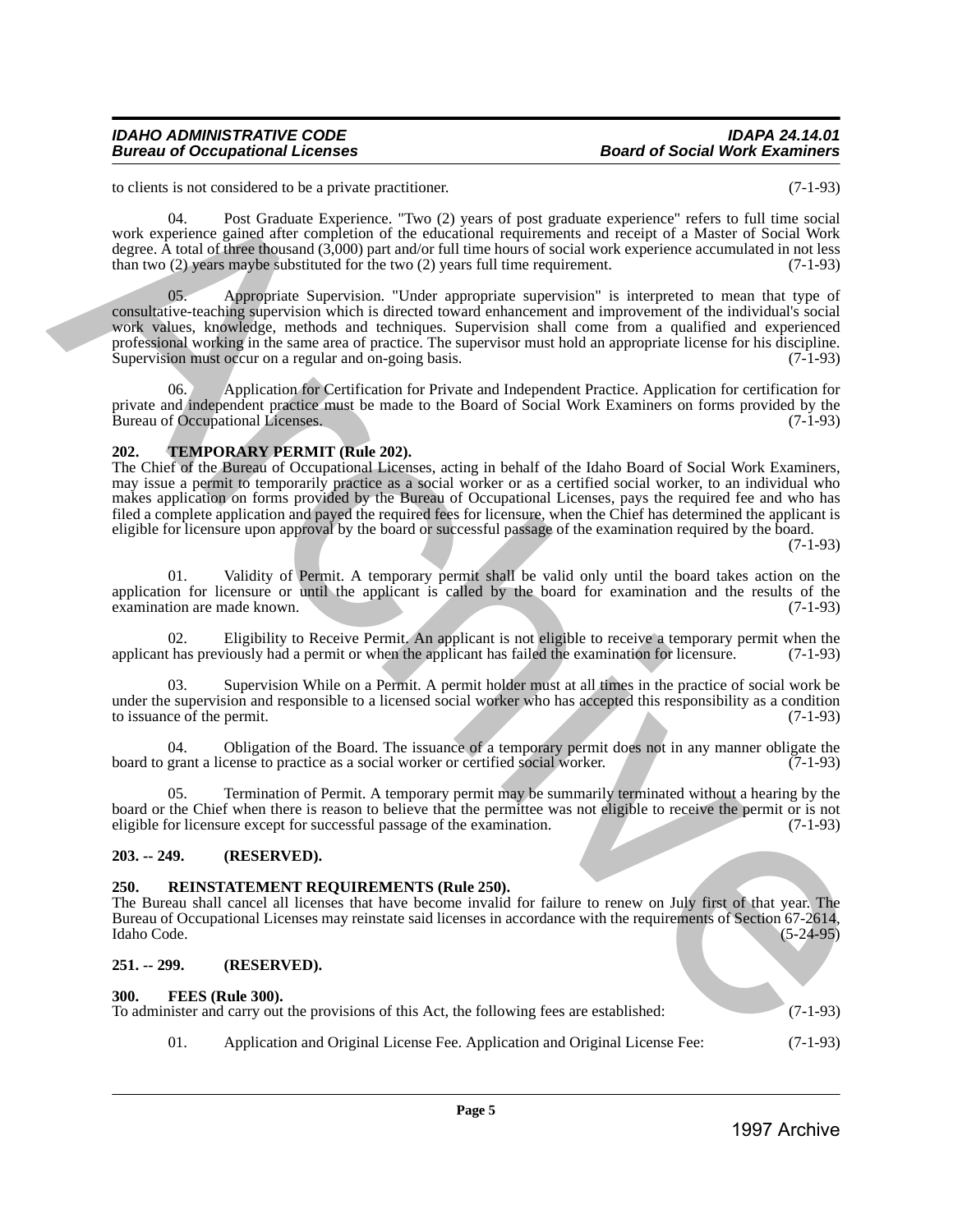# <span id="page-5-0"></span>**301. -- 349. (RESERVED).**

# <span id="page-5-1"></span>**350. EXAMINATIONS AND BOARD MEETINGS (Rule 350).**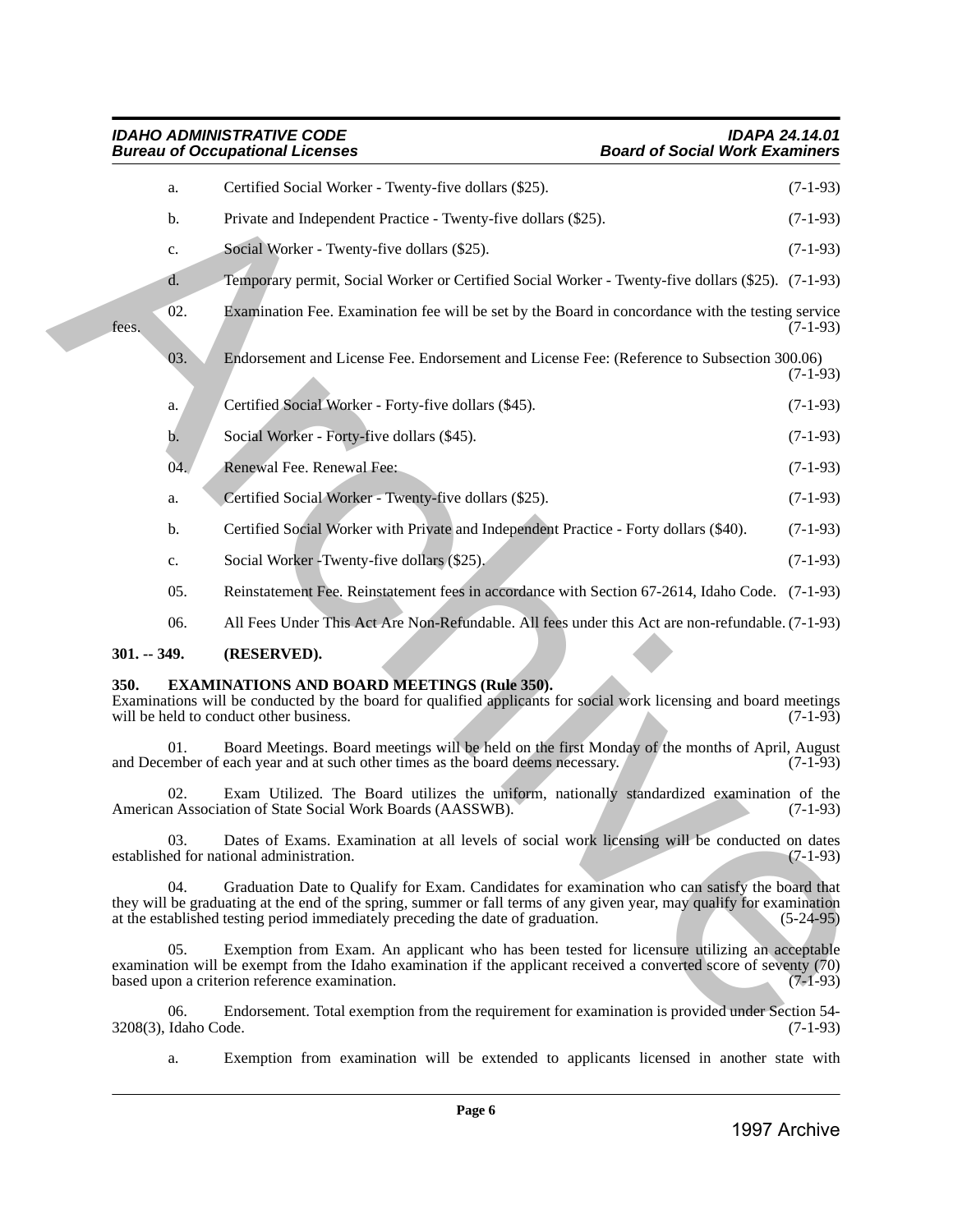substantially the same requirements for licensing. This interpretation does not imply an exemption from academic requirements. (7-1-93) requirements. (7-1-93)

b. The Professional Examination Service (PES) examination at the certified social worker and social worker level are accepted as similar to the examination required by Idaho law and Subsection 350.02 above. The Education Testing Service (ETS) examination will be accepted as similar to the examination required by Idaho law and Subsection 350.02 if taken prior to January 1, 1987.

07. Application Deadline. Applications must be received in the Bureau of Occupational Licenses at least ninety (90) days prior to the examination date. Applications received after this date will be scheduled for the next available examination for which the application meets the filing deadline. (7-1-93) next available examination for which the application meets the filing deadline.

# <span id="page-6-0"></span>**351. CONTINUING EDUCATION (Rule 351).**

01. Requirements. (7-1-95)

a. Beginning July 1, 1995, continuing education is required for renewal at all levels of social work licensure in Idaho.

b. The minimum continuing education (CE) hours that are required to renew at each licensure level (7-1-95)  $\frac{1}{2}$  are: (7-1-95)

|  |  |  | Certified Social Worker, Private/Independent Practice - twenty (20) hours annually. |  | $(7-1-95)$ |
|--|--|--|-------------------------------------------------------------------------------------|--|------------|
|--|--|--|-------------------------------------------------------------------------------------|--|------------|

ii. Certified Social Worker - twenty (20) hours annually. (7-1-95)

- iii. Social Worker twenty (20) hours annually. (7-1-95)
- c. Beginning July 1, 1995, certified proof of attendance for formal continuing education hours will be required. (7-1-95)
	- d. Continuing education (CE) requirements for licensees are to be reported annually. (7-1-95)

e. Each licensed social worker shall complete and return a Board approved continuing education rm as part of the annual renewal of licenses and attach appropriate documentation. (7-1-95) report form as part of the annual renewal of licenses and attach appropriate documentation.

f. Licensees shall not be required to comply with this requirement during the first year in which they become licensed.

g. One (1) continuing education hour shall equal one (1) clock hour. (7-1-95)

h. Courses that are part of the curriculum of a university, college or other educational institution shall be allotted CE credit at the rate of fifteen (15) CE hours for each semester hour or ten (10) CE hours for each quarter hour of school credit awarded. (7-1-95) hour of school credit awarded.

i. No more than ten (10) continuing education hours may be obtained from category II. (7-1-95)

As part of the required hours of continuing education, all licensees must complete at least four (4) years in professional ethics. (7-1-95) hours of training every four  $(4)$  years in professional ethics.

02. Categories Of Continuing Education. (7-1-95)

a. Category I. Category I includes formally organized learning events, ideally involving face-to-face interaction with a teacher for the purpose of accomplishing specific learning objectives. Courses, workshops, conferences, practice oriented seminars, staff development and training activities coordinated and/or taught by approved and recognized educators also are included in this category. Because of our geographic location and sparse population, closed circuit T.V., video tapes and correspondence courses may be substituted for face-to-face contact if Solutions) the same requestres for her energy This interpretation does not angle) an exception for  $(1-1/9)$ <br>
The method of the proposition and the same regulation of the same regulation of the same regulation of the same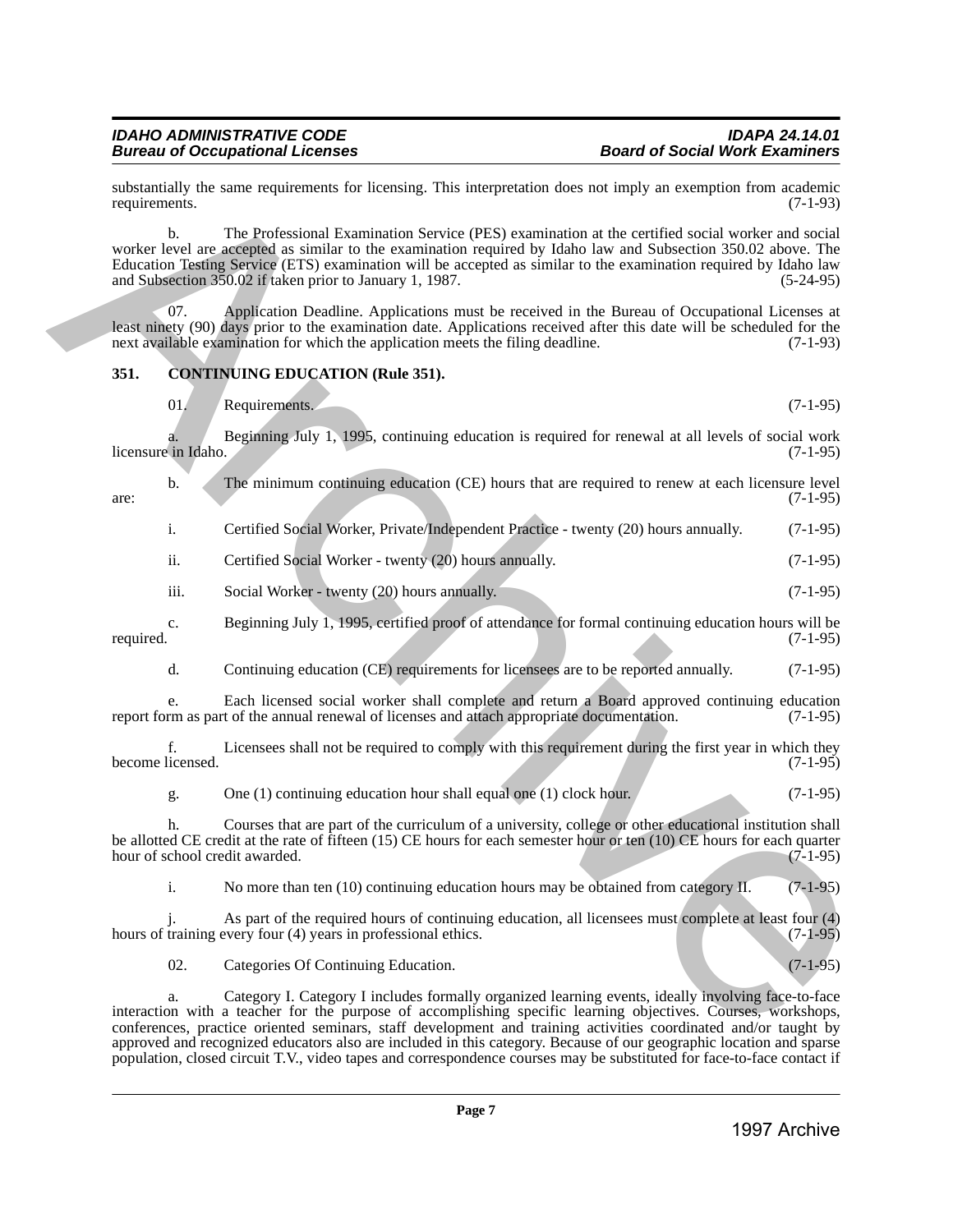coordinated by an approved instructor. Videotaped presentations require a discussion period to follow that reviews the learning objectives of the taped program. the learning objectives of the taped program.

b. Category II. Category II consists of a variety of self-directed professional study activities and growth experiences. Examples include making presentations on professional issues or programs, teaching a course, presenting a lecture, or conducting a workshop for the first time, editing or writing professional books or articles, and conducting professional research. (7-1-95) conducting professional research.

03. Continuing Education Sources. (7-1-95)

a. Continuing education courses which are offered or approved by the National Association of Social are automatically acceptable to the Board. (7-1-95) Workers are automatically acceptable to the Board.

Professional Associations. Continuing education hours may be obtained by participating in activities sponsored by or approved by professional associations including but not limited to the specialties of Professional Counseling, Social Work, Marriage and Family Therapy, Psychiatry, Psychiatric Nursing, Psychology or Pastoral Counseling. The professional association shall certify the number of clock hours of educational content in each sponsored or approved activity. 1997 Constraint by an approximate the state of the state of the state of the state of the state of the state of the state of the state of the state of the state of the state of the state of the state of the state of the

ii. Educational Institutions. Continuing education hours may be obtained by completing coursework not below your level of licensing or by participating in continuing education programs sponsored by or approved by educational institutions accredited by a regional body recognized by the Council on Post Secondary Accreditation. The educational institution shall certify the number of clock hours of educational content in each sponsored or approved program. (7-1-95)

iii. Government Agencies, Schools and Hospitals. Continuing education hours may be obtained by participating in in-service training, courses or workshops sponsored by federal, state, or local government agencies, public school systems and licensed hospitals. The provider shall certify the number of clock hours of educational content in each approved activity. (7-1-95) content in each approved activity.

b. All continuing education hours must be relevant to the profession of social work at the individual's r level of social work licensure. Final approval of acceptable programs rests with the Board. (7-1-95) particular level of social work licensure. Final approval of acceptable programs rests with the Board.

04. Documentation. (7-1-95)

a. Each licensee shall maintain for three (3) years from the date of submission to the Board their own<br>f the continuing education activities which they have completed. (7-1-95) record of the continuing education activities which they have completed.

b. Licensees shall attest, on their annual license renewal application, that they have satisfied the continuing education requirements. Documentation of these activities should be retained by the licensee and also sent to the Board. False attestation of satisfaction of the continuing education requirements on a renewal application shall subject the licensee to disciplinary action, including revocation. (7-1-95)

c. Category I documents must be in the form of a certificate of attendance, a statement signed by the provider verifying participation in the activity, or an official transcript. Documentation of Category II shall be in the form of an affidavit which includes a description of the activity, the subject material covered, the dates and number of hours involved.

d. In the event a licensee fails to provide the Board with acceptable documentation of the hours to on the renewal application, the license will not be renewed. (7-1-95) attested to on the renewal application, the license will not be renewed.

# <span id="page-7-0"></span>**352. -- 399. (RESERVED).**

# <span id="page-7-1"></span>**400. UNPROFESSIONAL CONDUCT (Rule 400).**

"Unprofessional conduct" is further defined as any violation of the Social Work Code of Professional Conduct.

(7-1-93)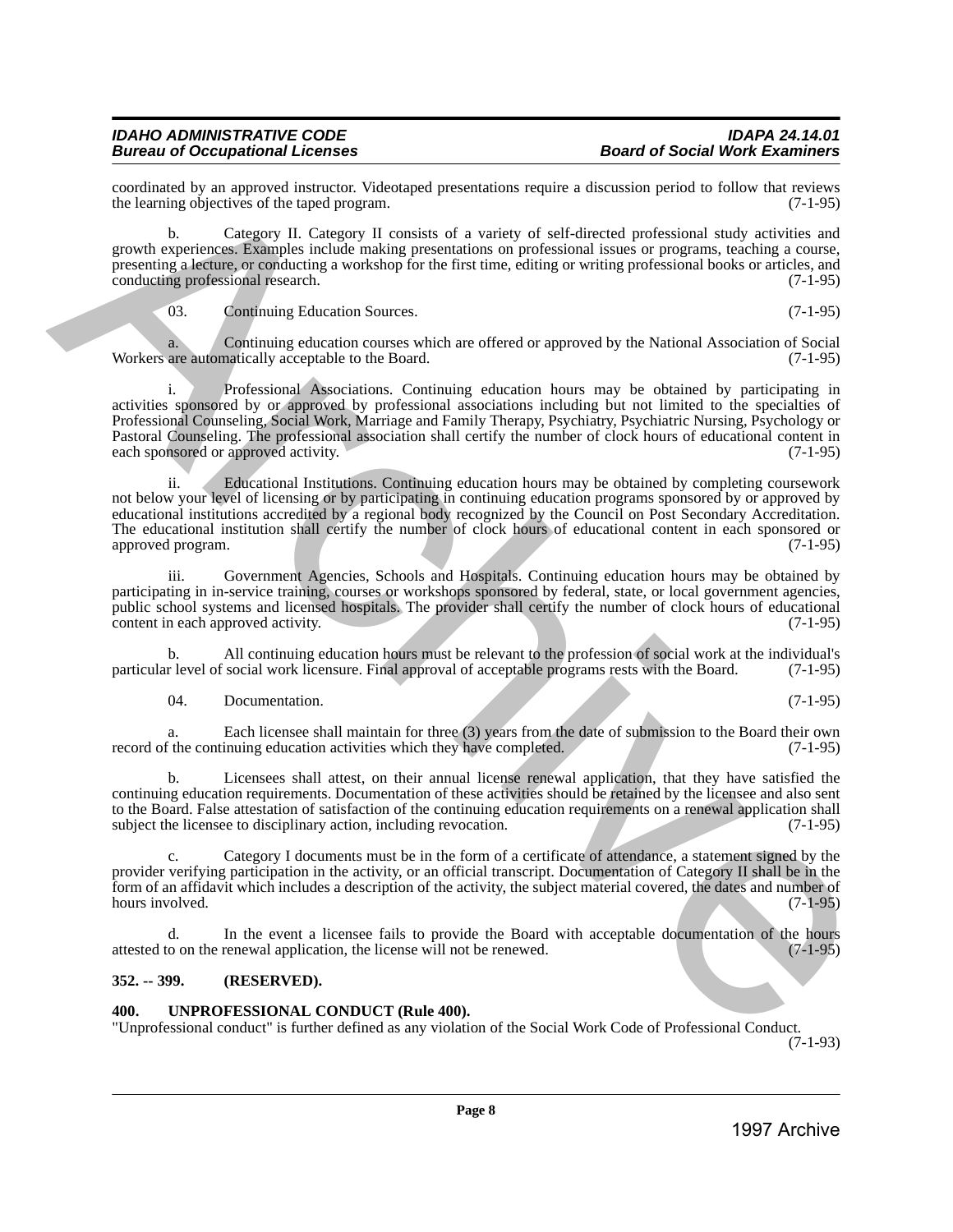# <span id="page-8-0"></span>**401. -- 449. (RESERVED).**

#### <span id="page-8-1"></span>**450. STATEMENT OF PUBLIC POLICY AND CODE OF PROFESSIONAL CONDUCT (Rule 450).**

The profession of social work is dedicated to serving people; the professional relationship between social workers and clients thus shall be governed by the highest moral and ethical values. The client is in a vulnerable role that extends beyond the time frame of actual services. In both social and professional interactions, this vulnerability shall be taken into consideration whether the person is currently or has been a client. Following is the Code of Professional Conduct: (5-24-95) **49.** 48. **GENERAL STEV ARCHIVE ARCHIVE ARCHIVE ARCHIVE ARCHIVE CONDUCT (Rele 49.)**<br>
1997 ARCHIVE POLICY AND CODE OF PROFESSIONAL CONDUCT (Rele 49.)<br>
The protection of event archive Archive Archive Archive Archive Archive

01. The Social Worker's Ethical Responsibility to Clients. (7-1-93)

a. For the purpose of this Code of Professional Conduct, a client is anyone for whom the social worker provides social work services directly or indirectly through consultations, staffings, or supervision with other professionals. (7-1-93) professionals. (7-1-93)

b. The social worker shall not commit fraud nor misrepresent services performed. (7-1-93)

c. The social worker shall not solicit the clients of an agency for which they provide services for his private practice. (7-1-93)

d. The social worker shall not divide a fee or accept or give anything of value for receiving or making a referral. (7-1-93)

e. The social worker shall provide clients with accurate and complete information regarding the extent and nature of the services available to them. (7-1-93)

f. The social worker shall terminate service to clients, and professional relationships with them, when vice and relationships are no longer required or in which a conflict of interest arises. (7-1-93) such service and relationships are no longer required or in which a conflict of interest arises.

g. A social worker shall not violate a position of trust by knowingly committing any act detrimental to a client.  $(7-1-93)$ 

h. A social worker shall not exploit their professional relationships with clients (or former clients), supervisees, supervisors, students, employees, or research participants, sexually or otherwise. Social workers shall not condone or engage in sexual harassment. Sexual harassment is defined as deliberate or repeated comments, gestures, or physical contacts of a sexual nature that are unwelcomed by the recipient. (7-1-93) gestures, or physical contacts of a sexual nature that are unwelcomed by the recipient.

A social worker shall not engage in sexual acts with a client or with a person who has been a client within the past three (3) years. A social worker shall not provide social work services to a person with whom he/she has had a sexual relationship.  $(7-1-93)$ has had a sexual relationship.

02. The Social Worker's Conduct and Comportment as a Social Worker. (7-1-93)

a. In providing services, a social worker shall not discriminate on the basis of age, sex, race, color, religion, national origin, mental or physical handicap, political belief, or any other preference or personal characteristic condition or status. characteristic, condition or status.

b. Social workers shall not undertake any activity in which their personal problems are likely to lead to inadequate performance or harm to a client, colleague, student, or research participant. If engaged in such activity when they become aware of their personal problems, they shall seek competent professional assistance to determine<br>whether they should suspend, terminate, or limit the scope of their professional activities. whether they should suspend, terminate, or limit the scope of their professional activities.

c. A social worker shall not provide social work service while under the influence of alcohol or other mind-altering or mood-altering drugs which impair delivery of services.

d. A social worker shall not repeatedly fail to keep scheduled appointments. (7-1-93)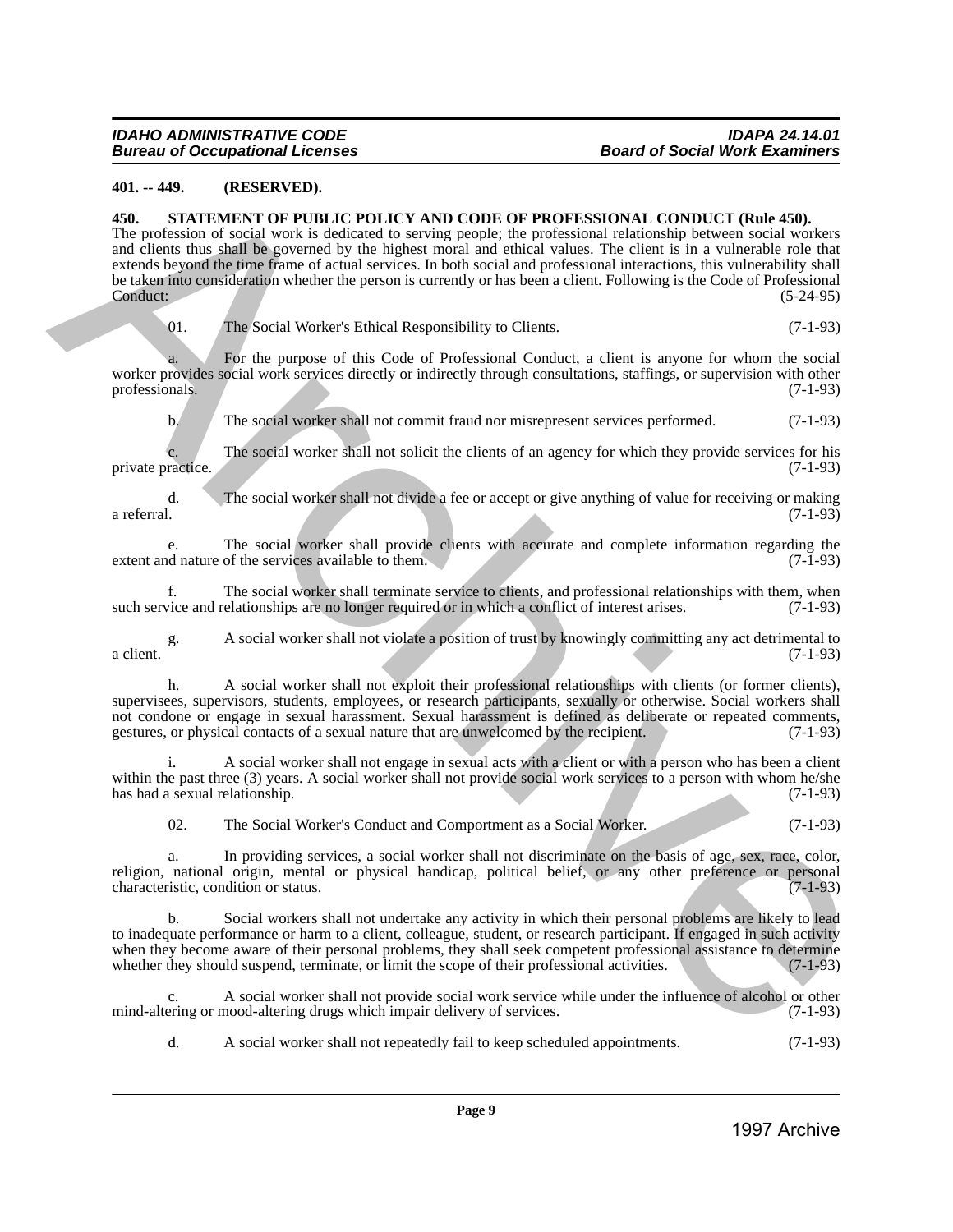The social worker who anticipates the termination or interruption of service to clients shall notify clients promptly and seek the transfer, referral, or continuation of services in relation to the clients' needs and preferences. (7-1-93)

f. The social worker shall attempt to make appropriate referrals as indicated by the client's need for services. (7-1-93)

g. A social worker shall obtain the client's or legal guardian's informed written consent when a client is to be involved in any research project. A social worker shall explain the research, including any implications.

(7-1-93)

The social worker shall obtain informed consent of clients before taping, recording, or permitting ation of their activities.  $(7-1-93)$ third party observation of their activities.

i. A social worker shall safeguard information given by clients in providing client services. Except when required by law or judicial order, a social worker shall obtain the client's informed written consent before releasing confidential information from the setting or facility except for compelling reasons defined as but not limited to: (7-1-93)  $(7-1-93)$ 

i. Consultation with another professional on behalf of the client thought to be dangerous to self or others; (7-1-93)

ii. Duty to warn pursuant to Chapter 19, Title 6, Idaho Code; (5-24-95)

iii. Child abuse and sexual molestation pursuant to Chapter 16, Title 16, Idaho Code; and (5-24-95)

iv. Any other situation in accordance with statutory requirements. (7-1-93)

j. A social worker shall report any violation of the law or rules, including Code of Professional Conduct, by a person certified under Chapter 32, Title 54, Idaho Code.

03. The Advertising Rules for Social Workers. No social worker shall disseminate or cause the dissemination of any advertisement or advertising which is any way fraudulent, false, deceptive or misleading. Any advertisement or advertising shall be deemed by the board to be fraudulent, false, deceptive, or misleading if it:

(7-1-93)

(7-1-93)

# a. Contains a misrepresentation of fact; or (7-1-93)

b. Is misleading or deceptive because in its content or in the context in which it is presented it makes only a partial disclosure of relevant facts. More specifically, it is misleading and deceptive for a social worker to advertise free services or services for a specific charge when in fact the social worker is transmitting a higher charge for the advertised services to a third party payor for payment or charges the patient or a third party. It is misleading and deceptive for a social worker or a group of social workers to advertise a social work referral service or bureau unless the advertisement specifically names each of the individual social workers who are participating in the referral service or bureau. (7-1-93) cleare the spacing that we have an interesting to the numeristic state interesting of the spacing of the spacing of the spacing of the spacing of the spacing of the spacing of the spacing of the spacing of the spacing of

c. Creates false or unjustified expectations of beneficial treatment or successful outcomes; or

d. Fails to identify conspicuously the social worker or social workers referred to in the advertising as a social worker or social workers; or

e. Contains any representation or claims, as to which the social worker, referred to in the advertising, erform; or fails to perform; or

f. Contains any representation which identifies the social worker practice being advertised by a name which does not include the terms "social worker," "social work," or some easily recognizable derivation thereof; or